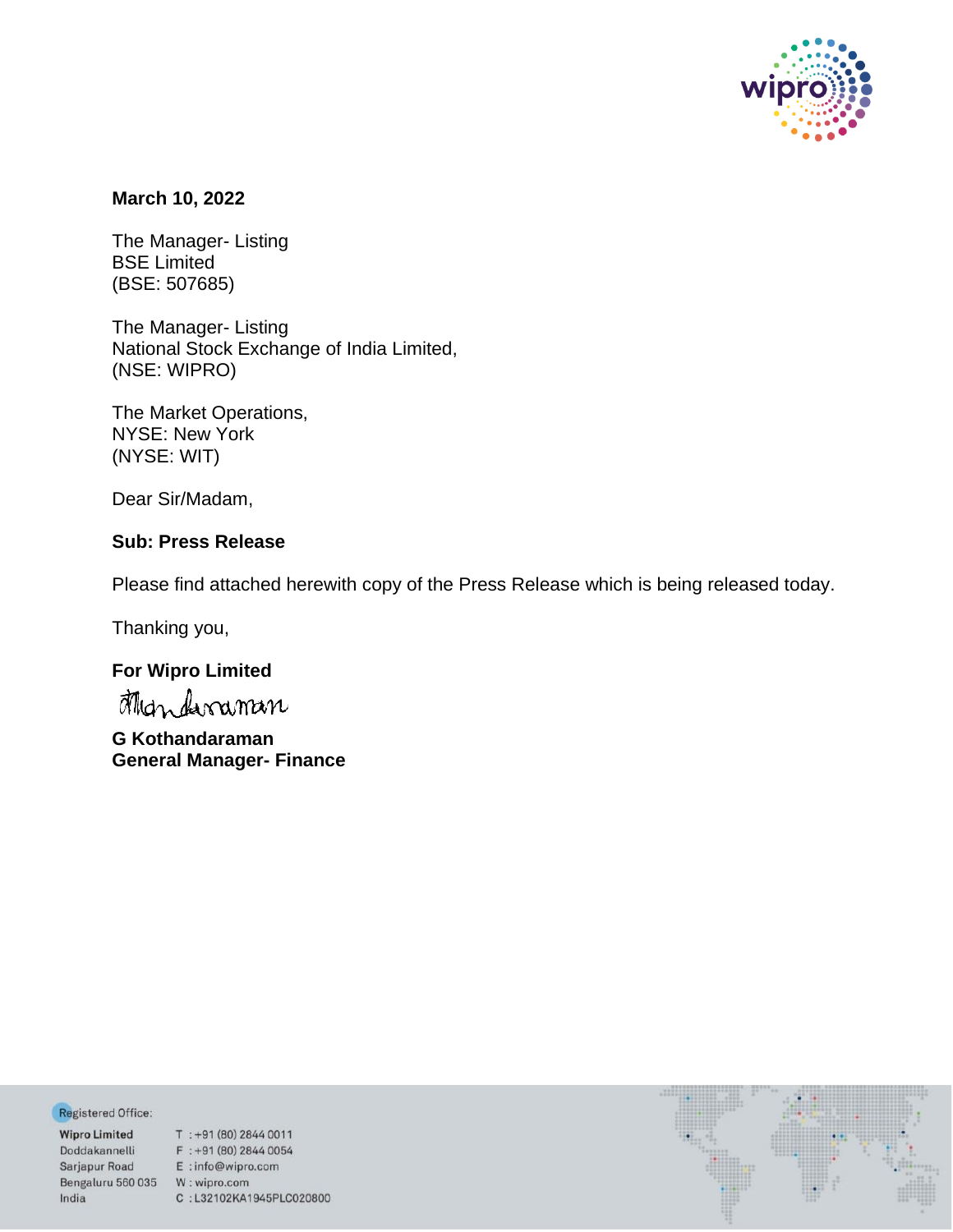

# **Wipro and Pandorum Partner to Accelerate Regenerative Medicine with AI**

Use of Wipro Holmes Artificial Intelligence capabilities will lead to faster development of *advanced therapeutics, improving patient outcomes*

**New York, USA and Bangalore, India – March 10, 2022**: Wipro Limited (NYSE: WIT, BSE: 507685, NSE: WIPRO), a leading global information technology, consulting, and business process services company, and Pandorum Technologies, a biotechnology company working in the field of tissue engineering and regenerative medicine, today announced a long-term partnership. Together, the companies will focus on development of technologies that shorten time-to-market and maximize patient outcome during R&D and clinical trials of regenerative medicine. The partnership combines the Artificial Intelligence (AI) capabilities of Wipro Holmes with Pandorum's expertise in regenerative medicine.

The initial focus of collaboration will be on 'bio-engineered liquid cornea' and will expand across the product pipeline including lung and liver regenerative tissues.

Wipro Holmes AI-based decision support solution will provide insights on the potential outcomes of specific formulations, apply advanced algorithms to predict and improve the efficacy of therapeutics, and help in clinical study design.

The combined vision of Pandorum and Wipro is to build an AI system that learns from the multidimensional data coming out of Pandorum's R&D pipeline at the cellular, tissue (organoid) and organ levels, and provides actionable insights. Wipro Holmes' capability in deriving insights from phenotypes, genotypes and clinical progression assessments will complement Pandorum's stateof-the-art capabilities in tissue regeneration and regenerative medicine. Pandorum is on the cusp of entering clinical stage, and the exponential partnership with Wipro, merging Pandorum's expertise and artificial intelligence, will unlock the power of regenerative medicine.

"By embracing digital technologies such as artificial intelligence, life sciences organizations can accelerate innovation, transform business processes and fuel growth. In life sciences R&D, AI is particularly valuable to rapidly discover new formulations, expedite therapeutic development and bring life-saving therapies to market faster, thereby positively influencing human health. With our domain and AI expertise, we stand ready to enable our health and life sciences clients to serve their stakeholders better," said **Rajan Kohli, President and Managing Partner, iDEAS, Wipro Limited.**

"We're living in a time of unprecedented progress in biology, data science and machine learning. We are building a framework to converge these three fields, in order to harness the potential of tissue reprogramming to the fullest and address global unmet clinical needs, such as, corneal blindness, Liver diseases. In the end, what matters most is to be able to alleviate the suffering of the patients. Together with Wipro, we hope to accelerate this process" said **Tuhin Bhowmick, Co-founder & Chief Executive Officer, Pandorum.**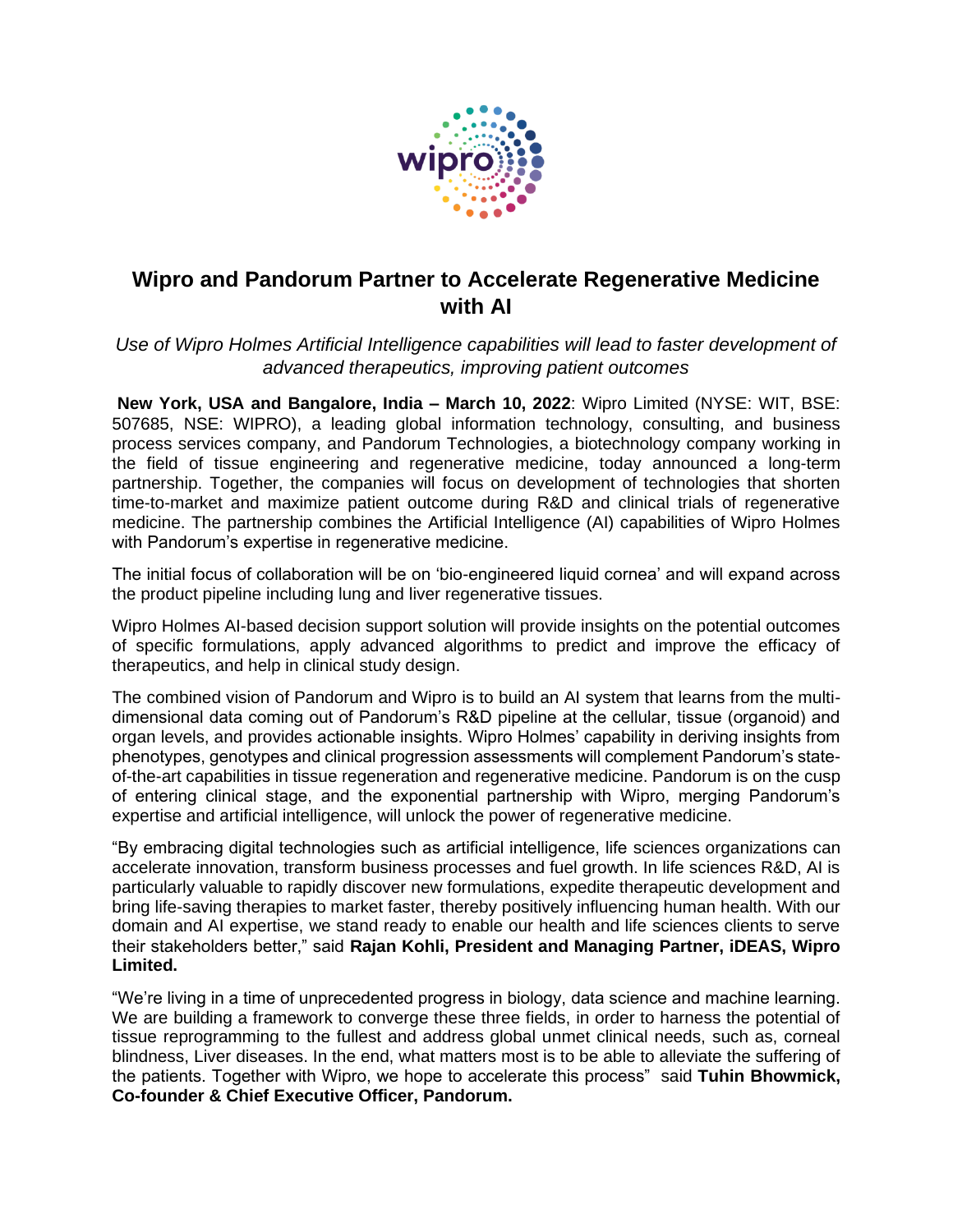"Regenerative medicine is an alternative option for many patients awaiting donors for transplant. We are excited to bring Wipro Holmes advanced AI capabilities to Pandorum, which will accelerate the development of successful regenerative therapeutics and enable better outcomes for the patients. Our focus on developing explainable AI and built-in capabilities for data privacy makes Wipro Holmes the most suitable for life sciences R&D and clinical trials," said **Harmeet Chauhan, Global Head - Engineering and R&D, Wipro Limited.**

#### **About Pandorum**

Pandorum Technologies Private Limited (India) and its US subsidiary, Pandorum International Inc., together addressed as Pandorum, are developing next-generation therapies in the field of Tissue Engineering and Regenerative Medicine. At Pandorum, we have been using our proprietary technology platforms to develop advanced treatments for the regeneration of various human tissues including cornea, liver, and lung. The clinical translation of Pandorum's product pipeline is supported by multiple prestigious clinical collaborators in India and the US. Our technology platforms and products are being developed with the aim to extend and improve the quality of millions of lives across the world.

#### **About Wipro Limited**

Wipro Limited (NYSE: WIT, BSE: 507685, NSE: WIPRO) is a leading global information technology, consulting and business process services company. We harness the power of cognitive computing, hyper-automation, robotics, cloud, analytics and emerging technologies to help our clients adapt to the digital world and make them successful. A company recognized globally for its comprehensive portfolio of services, strong commitment to sustainability and good corporate citizenship, we have over 220,000 dedicated employees serving clients across six continents. Together, we discover ideas and connect the dots to build a better and a bold new future.

#### **Media Contact:**

Pandorum [contact@pandorumtechnologies.in](mailto:contact@pandorumtechnologies.in)

Sandeep Deb Varman Wipro Limited [sandeep.varman@wipro.com](mailto:sandeep.varman@wipro.com)

#### **Forward-Looking Statements**

The forward-looking statements contained herein represent Wipro's beliefs regarding future events, many of which are by their nature, inherently uncertain and outside Wipro's control. Such statements include, but are not limited to, statements regarding Wipro's growth prospects, its future financial operating results, and its plans, expectations and intentions. Wipro cautions readers that the forward-looking statements contained herein are subject to risks and uncertainties that could cause actual results to differ materially from the results anticipated by such statements. Such risks and uncertainties include, but are not limited to, risks and uncertainties regarding fluctuations in our earnings, revenue and profits, our ability to generate and manage growth, complete proposed corporate actions, intense competition in IT services, our ability to maintain our cost advantage, wage increases in India, our ability to attract and retain highly skilled professionals, time and cost overruns on fixed-price, fixed-time frame contracts, client concentration, restrictions on immigration, our ability to manage our international operations, reduced demand for technology in our key focus areas, disruptions in telecommunication networks, our ability to successfully complete and integrate potential acquisitions, liability for damages on our service contracts, the success of the companies in which we make strategic investments, withdrawal of fiscal governmental incentives, political instability, war, legal restrictions on raising capital or acquiring companies outside India,